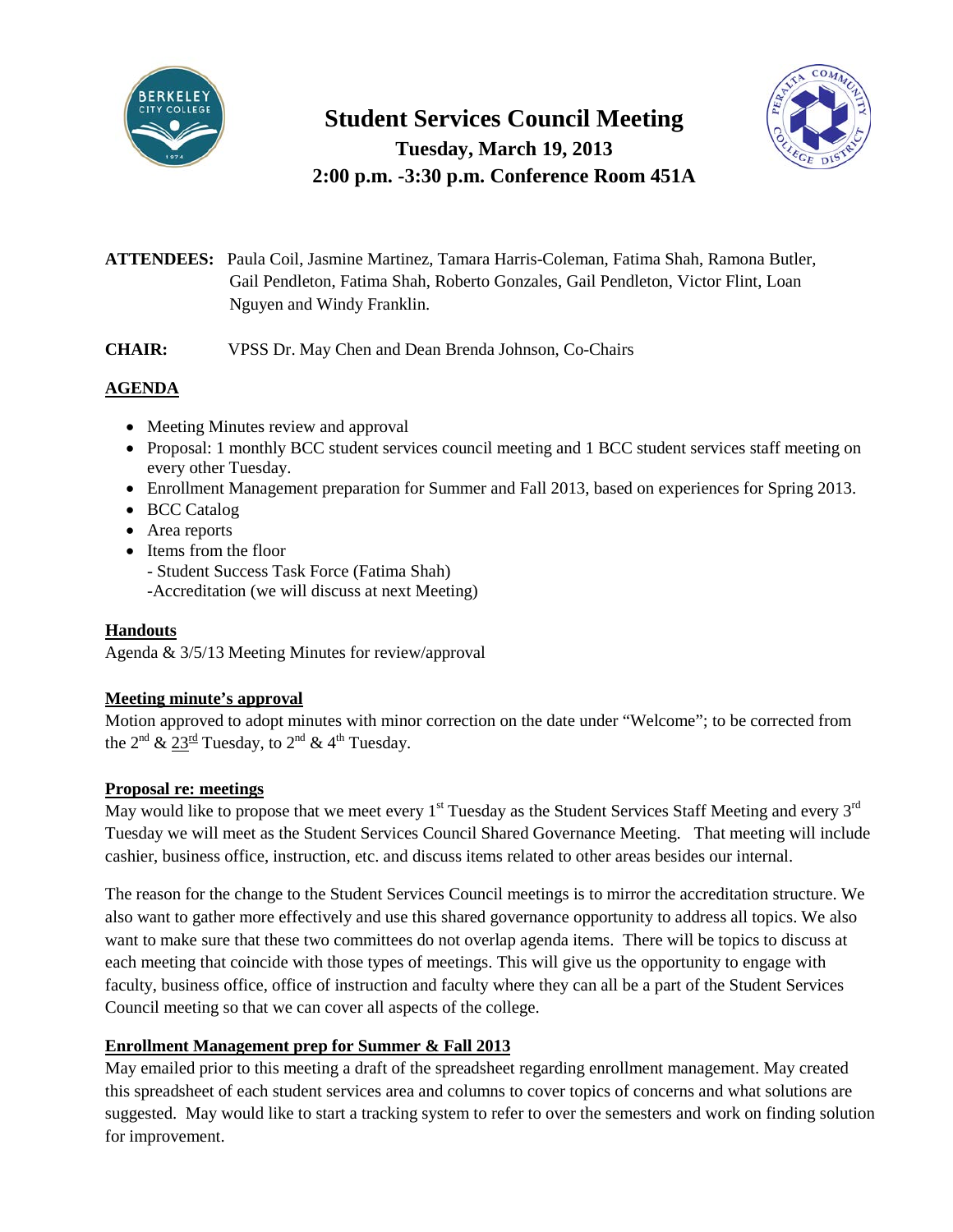In the past we talked about the peak period, registration concerns, etc., but now we need to establish a tracking system and come up with suggestions and put them to work or us. We need to address past concerns and see if we still need to work on those issues, have they been fixed or do we still need to work on that issue. Please review and get back to May by our next meeting so that we can further discuss this and begin tracking.

### **Student Success Task Force (Fatima Shah) SB714**

Looking forward to getting more info from IT on how to enter the MIS info for DSPS, EOPS, etc., so we can utilize the components of PeopleSoft that were purchased but never created for this. There needs to be a beta test for the product first.

It was also discussed that if high school students as long as they completed all the steps for college that they should establish priority registration for them; at present this is not available for this group within our district. This is something to further discuss about how can we build this list and then submit it to the district to create priority registration for them.

Laney College for the past year now has been piloting with online counseling. The chancellor may be willing to buy this component for all the other 3 campuses if all goes well.

### **BCC Catalog**

Brenda sent out an email right before the meeting, asking everyone to please bring the BCC catalog to review his or her section. The Accreditation team will be looking at this. There is a catalog meeting next month, so please check your area asap; any suggestions or changes that need to be made need to happen quickly. For example, under staff name it may just say in parenthesis the language spoken, but it does not state that it's a language spoken; this is confusing. This is something that we can have changed. This catalog is extremely important for accreditation because we have all our information in it. Therefore, it needs to be accurate.

Please send in your catalog information by June  $18<sup>th</sup>$ .

### **Area reports**

**Dean's Office**: Hoping to do another Trip for TRIO students to CSU Monterey.

**Victor/Outreach:** The ambassadors have been assisting with many tours from our local area schools. CalDay is approaching soon and college fairs that they will be helping out at. The ambassadors are also gearing up for peak enrollment as well as training new ambassadors. The ambassador program is going through a major revamping of training new ambassadors as the program is losing 70% of it's current students that will be transferring after this semester.

**Financial Aid**: Busy with getting 2<sup>nd</sup>/final disbursement to students next week. Students are already asking for 2013-14 applications but they are not ready yet. There will be many federal changes happening for the next academic year.

**Transfer Center**: The construction/installation of electrical outlets are still in process. Scholarship deadlines are still approaching. There is going to be a 4/10 College Career Expo highlighting our academics programs.

**DSPS**: They are still working on April 8<sup>th</sup> priority registration, working on grad petitions and still preparing for the. The DSPS files are complete; it's the MIS reporting that is the problem. Per Brenda, she has been looking at the budgets and the staffing is more stable now and also looking at the next FY 2013-14 budget already. Roberto attended some local conferences recently for IT related products.